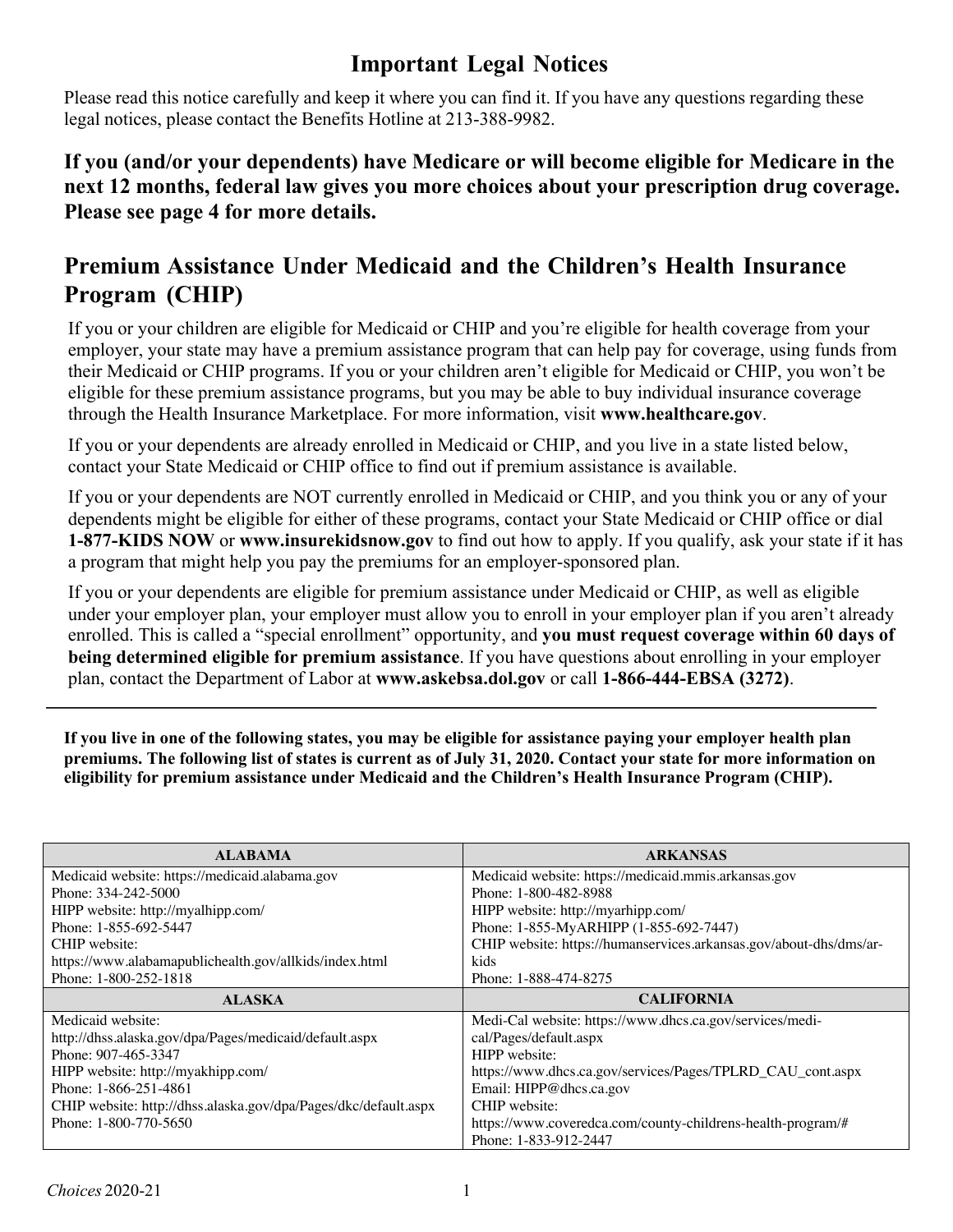| <b>COLORADO</b>                                                                   | <b>MASSACHUSETTS</b>                                                                                  |  |  |
|-----------------------------------------------------------------------------------|-------------------------------------------------------------------------------------------------------|--|--|
| Medicaid website: https://www.healthfirstcolorado.com/                            | Medicaid website: https://www.mass.gov/topics/masshealth                                              |  |  |
| Phone: 1-800-221-3943/ State Relay 711                                            | Phone: 1-800-841-2900                                                                                 |  |  |
| HIPP website: https://www.colorado.gov/pacific/hcpf/health-                       | HIPP website: https://www.mass.gov/info-details/masshealth-                                           |  |  |
| insurance-buy-program<br>Phone: 1-855-692-6442                                    | premium-assistance-pa                                                                                 |  |  |
| CHIP website: https://www.colorado.gov/pacific/hcpf/child-health-                 | Phone: 1-800-862-4840                                                                                 |  |  |
| plan-plus                                                                         |                                                                                                       |  |  |
| Phone: 1-800-359-1991/ State Relay 711                                            |                                                                                                       |  |  |
| <b>FLORIDA</b>                                                                    | <b>MINNESOTA</b>                                                                                      |  |  |
| Medicaid website: https://www.flmedicaidmanagedcare.com/                          | Medicaid website: https://mn.gov/dhs/health-care-coverage/                                            |  |  |
| Phone: 1-877-711-3662                                                             | HIPP website: https://mn.gov/dhs/people-we-serve/children-and-                                        |  |  |
| HIPP website: https://www.flmedicaidtplrecovery.com/                              | families/health-care/health-care-programs/programs-and-                                               |  |  |
| flmedicaidtplrecovery.com/hipp/index.html                                         | services/other-insurance.jsp                                                                          |  |  |
| Phone: 1-877-357-3268                                                             | Medicaid and HIPP phone: 1-800-657-3739                                                               |  |  |
| <b>GEORGIA</b>                                                                    | <b>MISSOURI</b>                                                                                       |  |  |
| Medicaid website: https://medicaid.georgia.gov/<br>Phone: 1-877-423-4746          | Medicaid website: https://mydss.mo.gov/healthcare<br>Phone: 573-751-3425                              |  |  |
| HIPP website: https://medicaid.georgia.gov/health-insurance-                      | HIPP website:                                                                                         |  |  |
| premium-payment-program-hipp                                                      | http://www.dss.mo.gov/mhd/participants/pages/hipp.htm                                                 |  |  |
| Phone: 678-564-1162 ext. 2131                                                     | Phone: 573-751-2005                                                                                   |  |  |
| CHIP website: https://dch.georgia.gov/peachcare-kids                              |                                                                                                       |  |  |
| Phone: 1-877-427-3224                                                             |                                                                                                       |  |  |
| <b>INDIANA</b>                                                                    | <b>MONTANA</b>                                                                                        |  |  |
| Medicaid website: https://www.in.gov/medicaid/<br>Phone: 1-800-457-4584           | Medicaid website:                                                                                     |  |  |
| CHIP: https://www.in.gov/medicaid/members/174.htm                                 | http://dphhs.mt.gov/MontanaHealthcarePrograms/memberservices<br>CHIP website: http://dphhs.mt.gov/HMK |  |  |
| Phone: 1-800-889-9949                                                             | Medicaid and CHIP phone: 1-800-362-8312                                                               |  |  |
| <b>IOWA</b>                                                                       | <b>NEBRASKA</b>                                                                                       |  |  |
| Medicaid website: https://dhs.iowa.gov/ime/members                                | Medicaid website: http://www.ACCESSNebraska.ne.gov                                                    |  |  |
| Phone: 1-800-338-8366                                                             | Phone: 1-855-632-7633                                                                                 |  |  |
| CHIP (Hawki) Website: http://dhs.iowa.gov/Hawki<br>Phone: 1-800-257-8563          |                                                                                                       |  |  |
| <b>KANSAS</b>                                                                     | <b>NEVADA</b>                                                                                         |  |  |
| Medicaid website: https://www.kancare.ks.gov/home                                 | Medicaid website: http://dhcfp.nv.gov                                                                 |  |  |
| Phone: 1-800-792-4884                                                             | HIPP website: http://dhcfp.nv.gov/pgms/CPT/HIPP/                                                      |  |  |
|                                                                                   | Medicaid and HIPP phone: 1-800-992-0900                                                               |  |  |
| <b>KENTUCKY</b>                                                                   | <b>NEW HAMPSHIRE</b>                                                                                  |  |  |
| Medicaid website:                                                                 | Medicaid website: https://www.dhhs.nh.gov/ombp/medicaid/index.htm<br>Phone: 1-800-852-3345, ext. 4344 |  |  |
| https://chfs.ky.gov/agencies/dms/Pages/default.aspx<br>Phone: 1-800-633-4227      | HIPP website: https://www.dhhs.nh.gov/oii/hipp.htm                                                    |  |  |
| HIPP website:                                                                     | Phone: 1-800-852-3345, ext. 5218                                                                      |  |  |
| https://chfs.ky.gov/agencies/dms/member/Pages/kihipp.aspx                         |                                                                                                       |  |  |
| Phone: 1-855-459-6328                                                             |                                                                                                       |  |  |
| CHIP website: https://kidshealth.ky.gov/Pages/index.aspx<br>Phone: 1-877-524-4718 |                                                                                                       |  |  |
| <b>LOUISIANA</b>                                                                  | <b>NEW JERSEY</b>                                                                                     |  |  |
| Medicaid website: www.medicaid.la.gov                                             | Medicaid website:                                                                                     |  |  |
| Phone: 1-888-342-6207                                                             | http://www.state.nj.us/humanservices/dmahs/clients/medicaid/                                          |  |  |
| HIPP website: www.ldh.la.gov/lahipp                                               | Phone: 1-800-356-1561                                                                                 |  |  |
| Phone: 1-855-618-5488                                                             | CHIP Website: http://www.njfamilycare.org/index.html                                                  |  |  |
|                                                                                   | Phone: 1-800-701-0710                                                                                 |  |  |
| <b>MAINE</b><br>Medicaid website:                                                 | <b>NEW YORK</b><br>Medicaid website: https://www.health.ny.gov/health_care/medicaid/                  |  |  |
| https://www.maine.gov/dhhs/ofi/applications-forms                                 | Phone: 1-800-541-2831                                                                                 |  |  |
| Phone: 1-855-797-4357 TTY: Maine relay 711                                        |                                                                                                       |  |  |
| HIPP website: https://www.maine.gov/dhhs/ofi/applications-forms                   |                                                                                                       |  |  |
| Phone: 1-800-977-6740 TTY: Maine relay 711                                        |                                                                                                       |  |  |
| CHIP website: https://www.maine.gov/dhhs/oms/mainecare-                           |                                                                                                       |  |  |
| options/children<br>Phone: 1-855-797-4357                                         |                                                                                                       |  |  |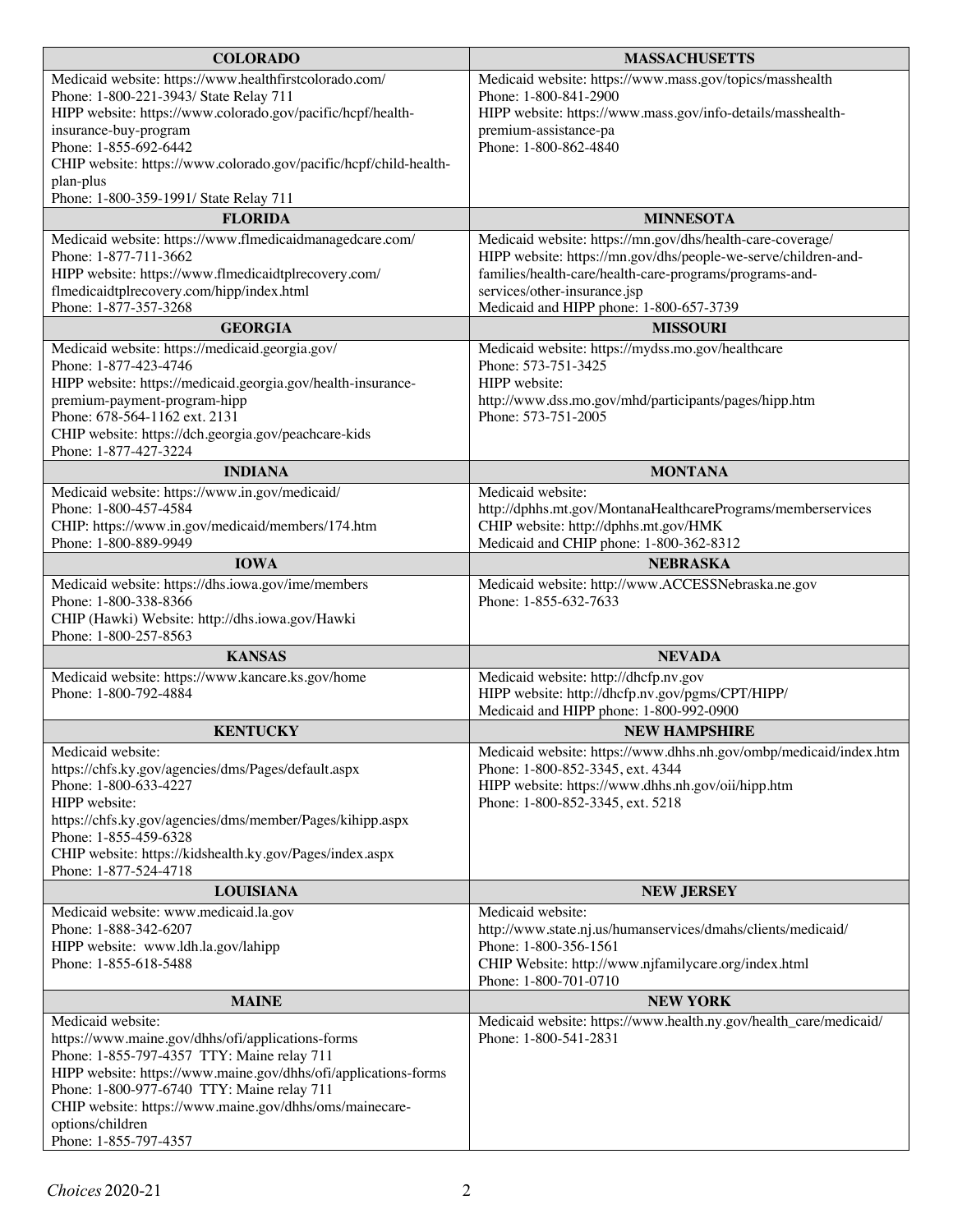| <b>NORTH CAROLINA</b>                                                                                                        | <b>TEXAS</b>                                                                      |  |
|------------------------------------------------------------------------------------------------------------------------------|-----------------------------------------------------------------------------------|--|
| Medicaid website: https://medicaid.ncdhhs.gov/                                                                               | Medicaid website: https://hhs.texas.gov/services/health/medicaid-chip             |  |
| Phone: 919-855-4100                                                                                                          | Phone: 1-800-252-8263                                                             |  |
| HIPP website: https://medicaid.ncdhhs.gov/beneficiaries/get-<br>started/find-programs-and-services/health-insurance-premium- | HIPP website: http://gethipptexas.com/<br>Phone: 1-800-440-0493                   |  |
| payment-program                                                                                                              |                                                                                   |  |
| Phone: 1-855-696-2447                                                                                                        |                                                                                   |  |
| <b>NORTH DAKOTA</b>                                                                                                          | <b>UTAH</b>                                                                       |  |
| Medicaid website:                                                                                                            | Medicaid website: https://medicaid.utah.gov/                                      |  |
| http://www.nd.gov/dhs/services/medicalserv/medicaid/                                                                         | Phone: 1-800-662-9651                                                             |  |
| Phone: 1-844-854-4825                                                                                                        | CHIP website: https://health.utah.gov/chip                                        |  |
| CHIP website: https://www.nd.gov/dhs/services/medicalserv/chip/<br><b>OKLAHOMA</b>                                           | Phone: 1-877-543-7669<br><b>VERMONT</b>                                           |  |
|                                                                                                                              |                                                                                   |  |
| Medicaid website: http://www.insureoklahoma.org<br>Phone: 1-888-365-3742                                                     | Medicaid website: https://www.greenmountaincare.org/<br>Phone: 1-800-250-8427     |  |
| <b>OREGON</b>                                                                                                                | <b>VIRGINIA</b>                                                                   |  |
| Medicaid website: https://healthcare.oregon.gov/Pages/index.aspx                                                             | Medicaid website: https://coverva.org/medicaid/ or                                |  |
| Phone: 1-800-699-9075                                                                                                        | https://www.dmas.virginia.gov/#/index                                             |  |
| HIPP website: https://www.oregon.gov/dhs/BUSINESS-                                                                           | Phone: 1-855-242-8282                                                             |  |
| SERVICES/OPAR/Pages/tpl-hipp.aspx                                                                                            | HIPP website: https://www.coverva.org/hipp/                                       |  |
| <b>PENNSYLVANIA</b>                                                                                                          | Phone: 1-800-432-5924<br><b>WASHINGTON</b>                                        |  |
| Medicaid website:                                                                                                            | Medicaid website: https://www.hca.wa.gov/                                         |  |
| https://www.dhs.pa.gov/Services/Assistance/Pages/Medical-                                                                    | Phone: 1-800-562-3022                                                             |  |
| Assistance.aspx                                                                                                              | HIPP website: https://www.hca.wa.gov/health-care-services-                        |  |
| HIPP website:                                                                                                                | supports/program-administration/premium-payment-program                           |  |
| https://www.dhs.pa.gov/providers/Providers/Pages/Medical/HIPP-                                                               |                                                                                   |  |
| Program.aspx<br>Phone: 1-800-692-7462                                                                                        |                                                                                   |  |
| <b>CHIP</b> Website:                                                                                                         |                                                                                   |  |
| https://www.dhs.pa.gov/providers/Providers/Pages/PROMISE-Chip-                                                               |                                                                                   |  |
| Enrollment.aspx                                                                                                              |                                                                                   |  |
| Phone: 1-800-986-5437                                                                                                        |                                                                                   |  |
| <b>RHODE ISLAND</b>                                                                                                          | <b>WEST VIRGINIA</b>                                                              |  |
| Medicaid website: http://www.eohhs.ri.gov/                                                                                   | Medicaid website: https://dhhr.wv.gov/bms/Pages/default.aspx                      |  |
| Phone: 1-855-697-4347, or 401-462-0311 (Direct RIte Share Line)                                                              | HIPP website: https://mywvhipp.com<br>Phone: 1-855-MyWVHIPP (1-855-699-8447)      |  |
|                                                                                                                              | CHIP website: https://chip.wv.gov/Pages/default.aspx                              |  |
|                                                                                                                              | Phone: 1-877-WVA-CHIP (1-877-982-2447)                                            |  |
| <b>SOUTH CAROLINA</b>                                                                                                        | <b>WISCONSIN</b>                                                                  |  |
| Medicaid website: https://www.scdhhs.gov                                                                                     | Medicaid website:                                                                 |  |
| Phone: 1-888-549-0820                                                                                                        | https://www.dhs.wisconsin.gov/badgercareplus/p-10095.htm<br>Phone: 1-800-362-3002 |  |
| <b>SOUTH DAKOTA</b>                                                                                                          | <b>WYOMING</b>                                                                    |  |
| Medicaid website: https://dss.sd.gov/medicaid/                                                                               | Medical website: https://health.wyo.gov/healthcarefin/medicaid/                   |  |
| Phone: 605-773-4678                                                                                                          | Phone: 1-800-251-1269                                                             |  |

To see if any other states have added a premium assistance program since July 31, 2020, or for more information on special enrollment rights, contact either:

| U.S. Department of Labor                         | U.S. Department of Health and Human Services |  |
|--------------------------------------------------|----------------------------------------------|--|
| <b>Employee Benefits Security Administration</b> | Centers for Medicare & Medicaid Services     |  |
| www.dol.gov/agencies/ebsa                        | www.cms.hhs.gov                              |  |
| $1-866-444-EBSA(3272)$                           | 1-877-267-2323, Menu Option 4, Ext. 61565    |  |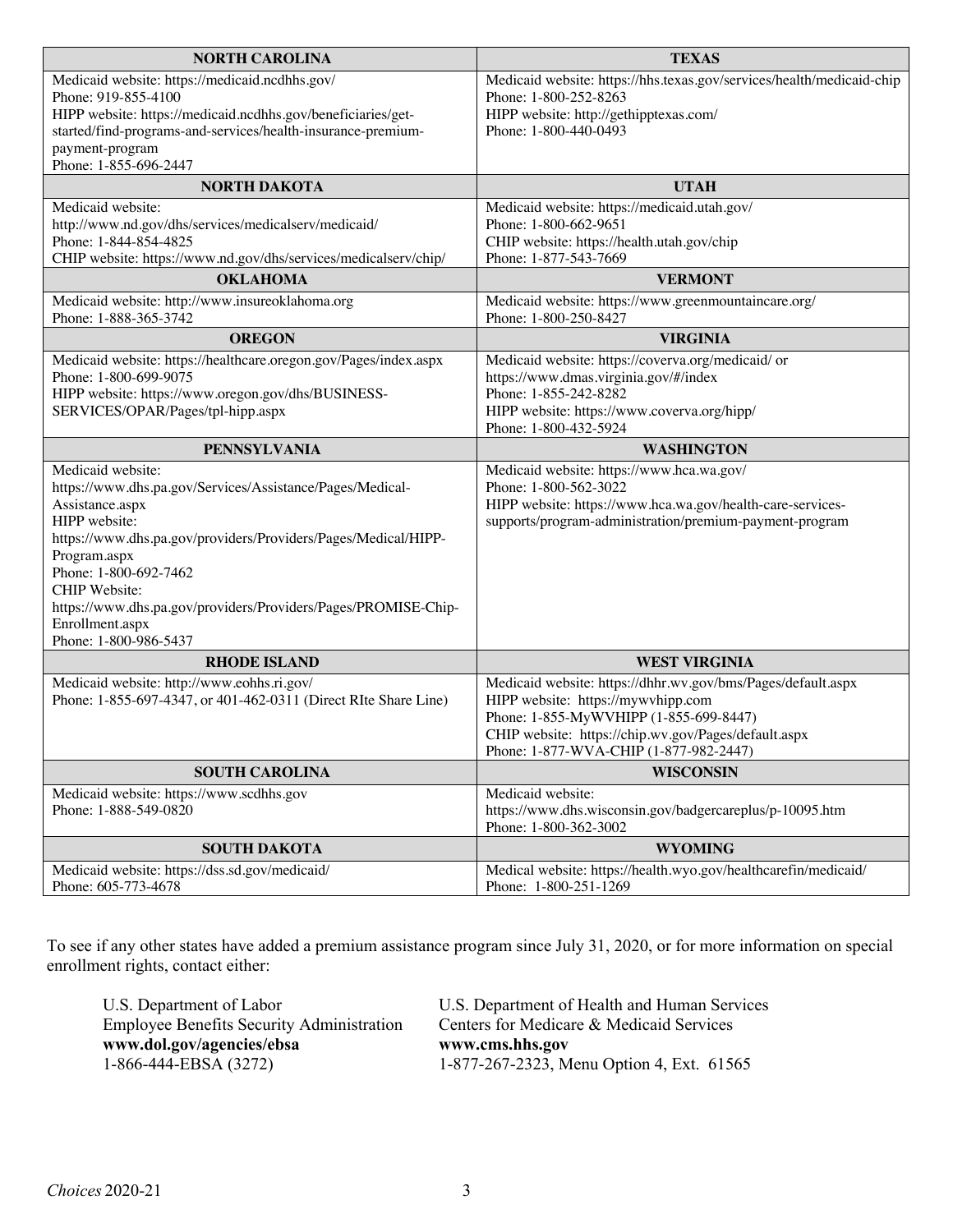# **Medicare Part D Important Notice About Your Prescription Drug Coverage and Medicare**

Please read this notice carefully and keep it where you can find it. This notice provides information about your current prescription drug coverage under the County of Los Angeles (County) *Choices* Plan, the prescription drug coverage that will be provided under *Choices* as of January 1, 2021, and prescription drug coverage available for individuals with Medicare. It also explains the options you have under Medicare prescription drug coverage and can help you decide whether you want to enroll in this coverage. If you are considering enrolling in a Medicare prescription drug plan, you should compare your current coverage, including which drugs are offered and associated costs for those drugs, with the coverage and costs of the plans offering Medicare prescription drug coverage in your area. At the end of this notice is information about where you can get help to make decisions about your prescription drug coverage.

There are two important facts you need to know about your current coverage and Medicare's prescription drug coverage:

- 1. Medicare prescription drug coverage became available in 2006 to everyone with Medicare. You can get this coverage if you join a Medicare Prescription Drug Plan or join a Medicare Advantage Plan (such as an HMO or PPO) that offers prescription drug coverage. All Medicare prescription drug plans provide at least a standard level of coverage set by Medicare. Some plans may also offer more coverage for a higher monthly premium.
- 2. The County has determined that the prescription drug coverage currently offered under Cigna Network HMO, Cigna Select Network HMO, and POS, Kaiser Permanente HMO (Kaiser), ALADS/Anthem Blue Cross Prudent Buyer and CaliforniaCare, CAPE/Blue Shield Lite and Classic, and Fire Fighters Local 1014 Health Plan and the coverage that will be offered under these plans as of January 1, 2021, is on average for all plan participants who participate in any of these health plans expected to pay out as much as the standard Medicare prescription drug coverage will pay, and that such coverage is considered Creditable Coverage. Because all of the health plans available under *Choices* provide Creditable Coverage, you may elect any of these coverage options for the 2021 Plan Year and not pay a higher premium (a penalty) if you decide to enroll in a Medicare prescription drug plan on a later date, provided that you do not experience a 63-day break in coverage (as discussed in more detail below).

## **When Are You Eligible to Enroll in a Medicare Prescription Drug Plan?**

You may enroll in a Medicare prescription drug plan when you first become eligible for Medicare and thereafter during each calendar year from October 15th through December 7th.

If you lose your Creditable Coverage under *Choices* through no fault of your own, you will also be eligible for a two-month Special Enrollment Period to enroll in a Medicare prescription drug plan.

### **What Happens to Your Current Creditable Coverage if You Decide to Enroll in a Medicare Prescription Drug Plan?**

If you participate in any of the Kaiser, Cigna or the ALADS/Anthem Blue Cross plans, you may: (1) keep your existing coverage without enrolling in a Part D plan; (2) keep your existing coverage and enroll in a Part D plan as a supplement to that coverage; or (3) drop your existing coverage and enroll in a Part D plan. If you elect Medicare Part D coverage as a supplement to your Kaiser or Cigna coverage, your current coverage will not be affected. Alternatively, if you elect Medicare Part D coverage through Kaiser and also assign Medicare Parts A and B to Kaiser, you will be placed in the Kaiser Sr. Advantage Plan, which will coordinate with Medicare.

If you participate in the Fire Fighters Local 1014 Health Plan, you may: (1) keep your existing coverage and choose not to enroll in a Part D plan; or (2) drop your existing coverage and enroll in a Part D plan. If you elect Medicare Part D coverage, your coverage under the Fire Fighters Local 1014 Health Plan will end.

If you decide to join a Medicare prescription drug plan and drop your current coverage, you and your dependents would be able to re-enroll in the future during a *Choices* open enrollment period.

Please contact the County of Los Angeles Benefits Plan Administrator for more information about what happens to your coverage if you enroll in a Medicare prescription drug plan.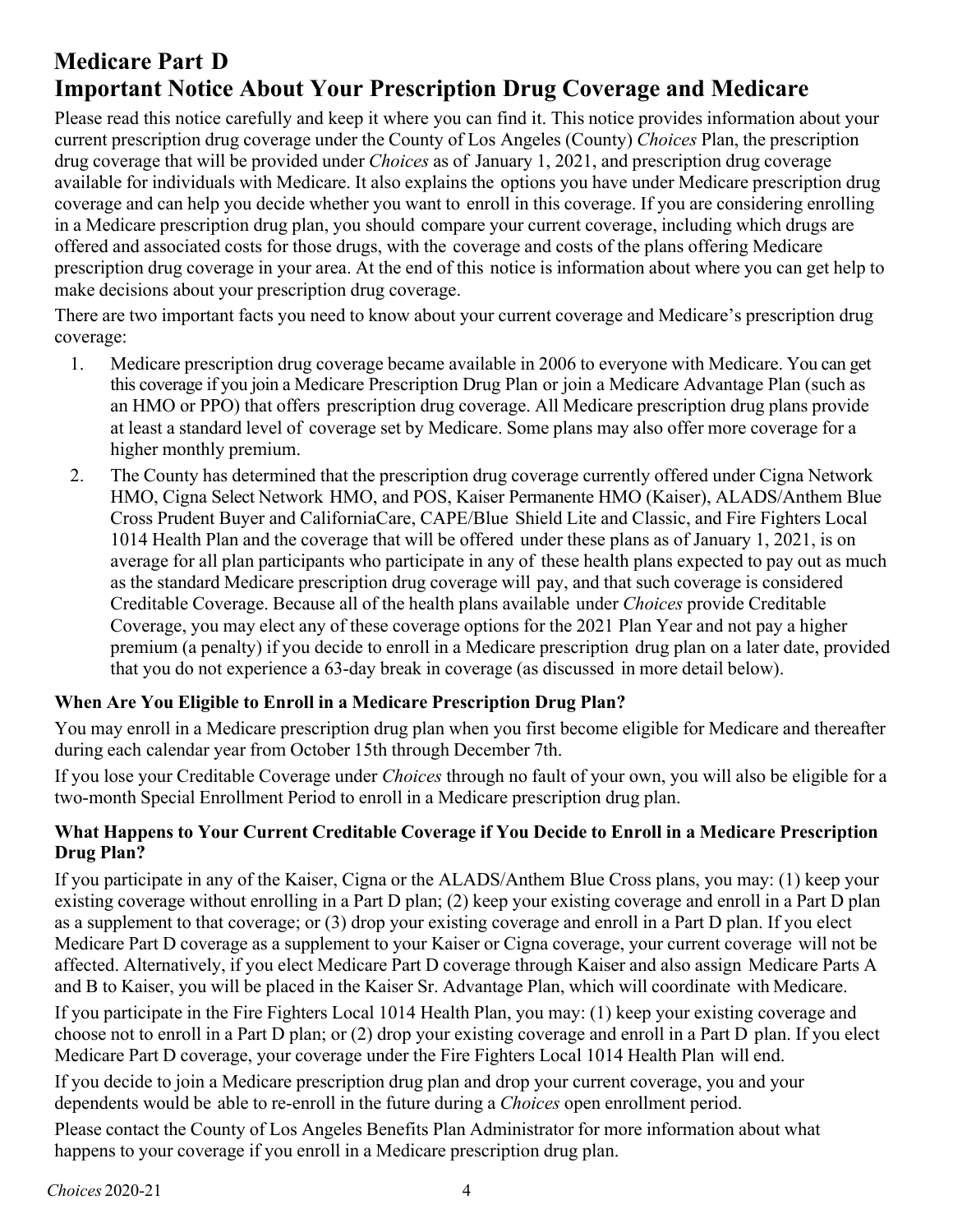## **When Will You Pay a Higher Premium (a Penalty) to Join a Medicare Prescription Drug Plan?**

It is important to note that if you drop or lose your coverage with the County and, although you are eligible to do so, you do not enroll in a Medicare prescription drug plan within 63 continuous days after your current coverage ends, you may pay a higher premium (a penalty) to enroll in a Medicare prescription drug plan on a later date.

If you go 63 continuous days or longer without Creditable Coverage, when you enroll in Medicare prescription drug coverage, your monthly premium may go up by at least 1% of the Medicare base beneficiary premium per month for every month that you did not have such coverage. For example, if you go 19 months without Creditable Coverage, your premium under Medicare may consistently be at least 19% higher than the Medicare base beneficiary premium. You may have to pay this higher premium (a penalty) for as long as you have Medicare prescription drug coverage. Additionally, you may have to wait until the beginning of the next enrollment period for Medicare prescription drug plans (i.e., October 15th) to enroll in the Medicare coverage.

## **For More Information About this Notice or Your Current Prescription Drug Coverage…**

Please contact the County of Los Angeles Benefits Plan Administrator at the address listed below or the Benefits Hotline at the phone number listed below for further information.

**NOTE:** You will receive this notice at other times in the future indicating that you may enroll in Medicare prescription drug coverage. For example, you will receive this notice prior to the next annual enrollment period during which you may enroll in Medicare coverage, and you will also receive a notice if your current prescription drug coverage with the County changes. You may request a copy of this notice by contacting the County of Los Angeles Benefits Plan Administrator at the address or phone number listed below.

## **For More Information About Your Options Under Medicare Prescription Drug Coverage…**

More detailed information about Medicare plans that offer prescription drug coverage can be found in the "Medicare & You" handbook. If you are eligible for Medicare, you will get a copy of the handbook in the mail every year from Medicare. You may also be contacted directly by Medicare prescription drug plans. For more information about Medicare prescription drug plans:

- Visit**www.medicare.gov**,
- Call your State Health Insurance Assistance Program (see the inside back cover of your copy of the Medicare & You handbook for their telephone number) for personalized help, or
- Call 1-800-MEDICARE (1-800-633-4227). TTY users should call 1-877-486-2048.

For people with limited income and resources, extra help paying for Medicare prescription drug coverage is available. Information about this extra help is available from the Social Security Administration (SSA) online at **www.ssa.gov**, or you may call them at 1-800-772-1213 (TTY 1-800-325-0778).

Remember to keep this notice. If you enroll in a Medicare drug plan, you may be required to provide a copy of this notice when you join to show that you maintained Creditable Coverage and that you are not **required to pay a higher premium amount for coverage (a penalty).**

Date: **September 15, 2020** Entity providing this Notice: **County of Los Angeles** Contact: **Benefits Plan Administrator** Address: **3333 Wilshire Boulevard, Suite 1000, Los Angeles, CA 90010** Benefits Hotline: **213-388-9982**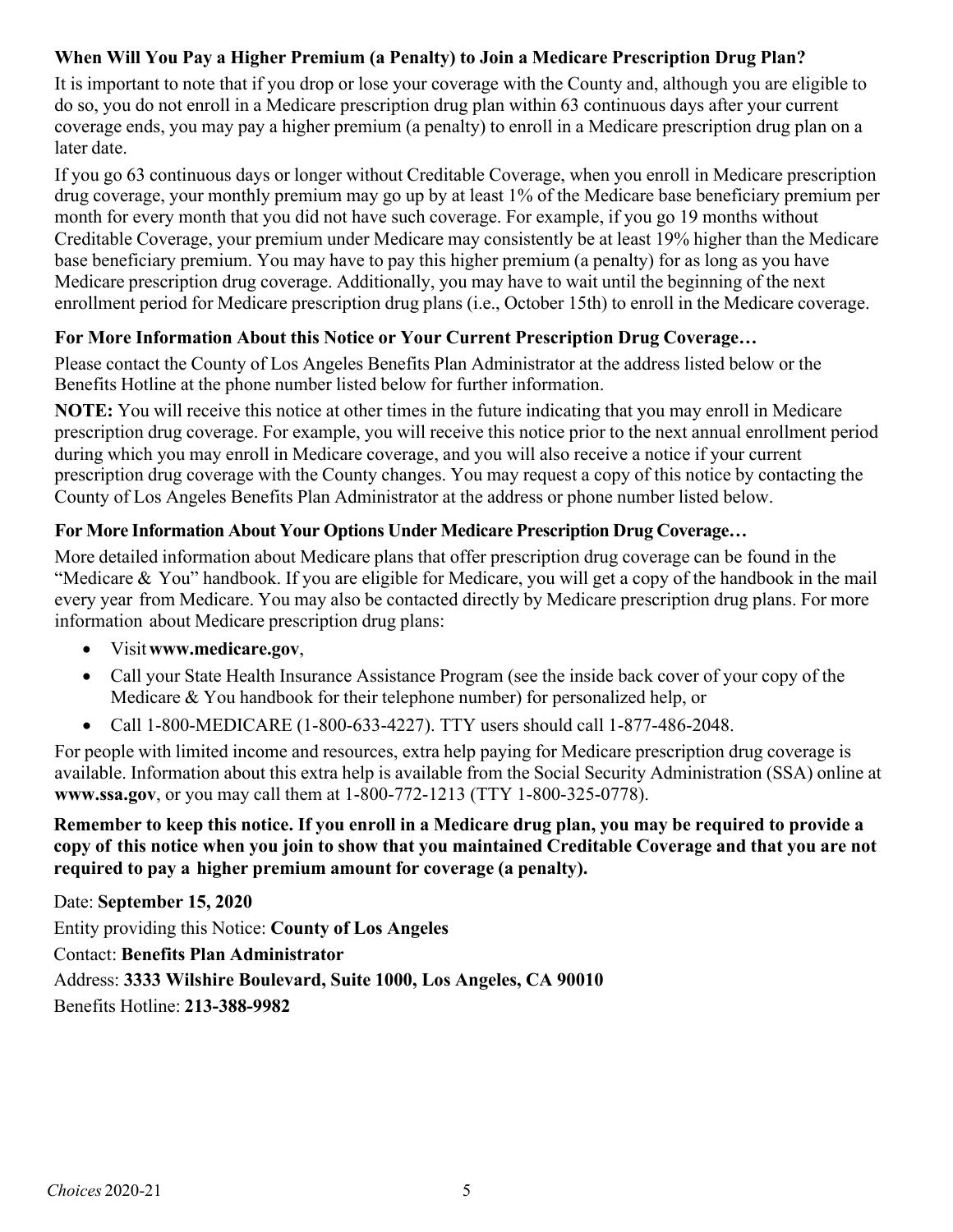## **General Information**

The Patient Protection and Affordable Care Act ("Healthcare Reform") requires the County to distribute this informational notice. When key parts of Healthcare Reform took effect in 2014, the Health Insurance Marketplace was established where individuals could purchase health coverage. Government subsidies are available for certain individuals who purchase coverage through the Marketplace. You will not be eligible for such a subsidy, however, if you are enrolled in County-offered health coverage. In addition, even if you are not enrolled in County-offered coverage, you will not be eligible for a subsidy if you are offered County-coverage that is both "minimum value" and "affordable." As explained below, County coverage, if available to you, meets the minimum value standard and is intended to be affordable based on your wages. To assist you as you evaluate options for you and your family, this notice provides some basic information about the Marketplace and employment-based health coverage offered by the County of Los Angeles.

#### **What is the Health Insurance Marketplace?**

The Marketplace is designed to help you find health insurance that meets your needs and fits your budget. The Marketplace offers "one-stop shopping" to find and compare private health insurance options. You may also be eligible for a tax credit that lowers your monthly premium in the Marketplace right away. Open enrollment for health insurance coverage through the Marketplace begins November 1, 2020, and ends December 15, 2020, for coverage starting January 1, 2021. This Marketplace open enrollment is separate from and unrelated to, the open enrollment process for County-sponsored plans.

#### **Can I Save Money on my Health Insurance Premiums in the Marketplace?**

You may qualify to save money and lower your monthly premium, but **only** if your employer does not offer you coverage, or offers coverage that doesn't meet certain standards as described below. The savings on your premium that you're eligible for depends on your household income.

#### **Does Employer Health Coverage Affect Eligibility for Premium Savings through the Marketplace?**

Yes. If you have an offer of health coverage from your employer that meets certain standards, you will **not** be eligible for a tax credit through the Marketplace and may wish to enroll in your employer's health plan. However, you may be eligible for a tax credit that lowers your monthly premium or a reduction in certain cost-sharing if your employer does not offer coverage to you at all or does not offer coverage that meets certain standards. If the cost of a plan from your employer that would cover you (and not any other members of your family) is not "affordable" — that is, it costs you more than 9.5% of your household income for the year — or if the coverage your employer provides does not meet the "minimum value" standard set by the Affordable Care Act, you may be eligible for a tax credit. <sup>1</sup> All County-sponsored health plans meet the "minimum value" standard, and the cost to you of at least one of those plans is intended to be affordable — that is, it is intended to cost you no more than 9.5% of your income, based on your wages.

Note: If you purchase a health plan through the Marketplace instead of accepting health coverage offered by the County, then you may lose some or all of the County contribution (if any) to the County-offered coverage. Also, this County contribution — as well as your employee contribution to County-offered coverage is excluded from income for Federal and State income tax purposes in most cases. <sup>2</sup> Your payments for coverage through the Marketplace are made on an aftertax basis.

#### **How Can I Get More Information?**

For more information about the coverage offered by your employer, please check your Summary Plan Description or contact County of Los Angeles, Benefits Hotline at 213-388-9982.

The Marketplace can help you evaluate your coverage options, including your eligibility for coverage through the Marketplace and its cost. Please visit **HealthCare.gov** and **CoveredCA.com** for more information, including an online application for health insurance coverage and contact information for a Health Insurance Marketplace in your area.

 $^1$  An employer-sponsored health plan meets the "minimum value" standard if the plan's share of the total allowed benefit costs covered by the plan is no less than 60 percent of such costs. (Section 36B(c)(2)(C)(ii) of the Internal Revenue Code of 1986).

 $2$  One exception is contributions to pay for coverage for domestic partners and their children, which are subject to Federal income tax and may be subject to State income tax.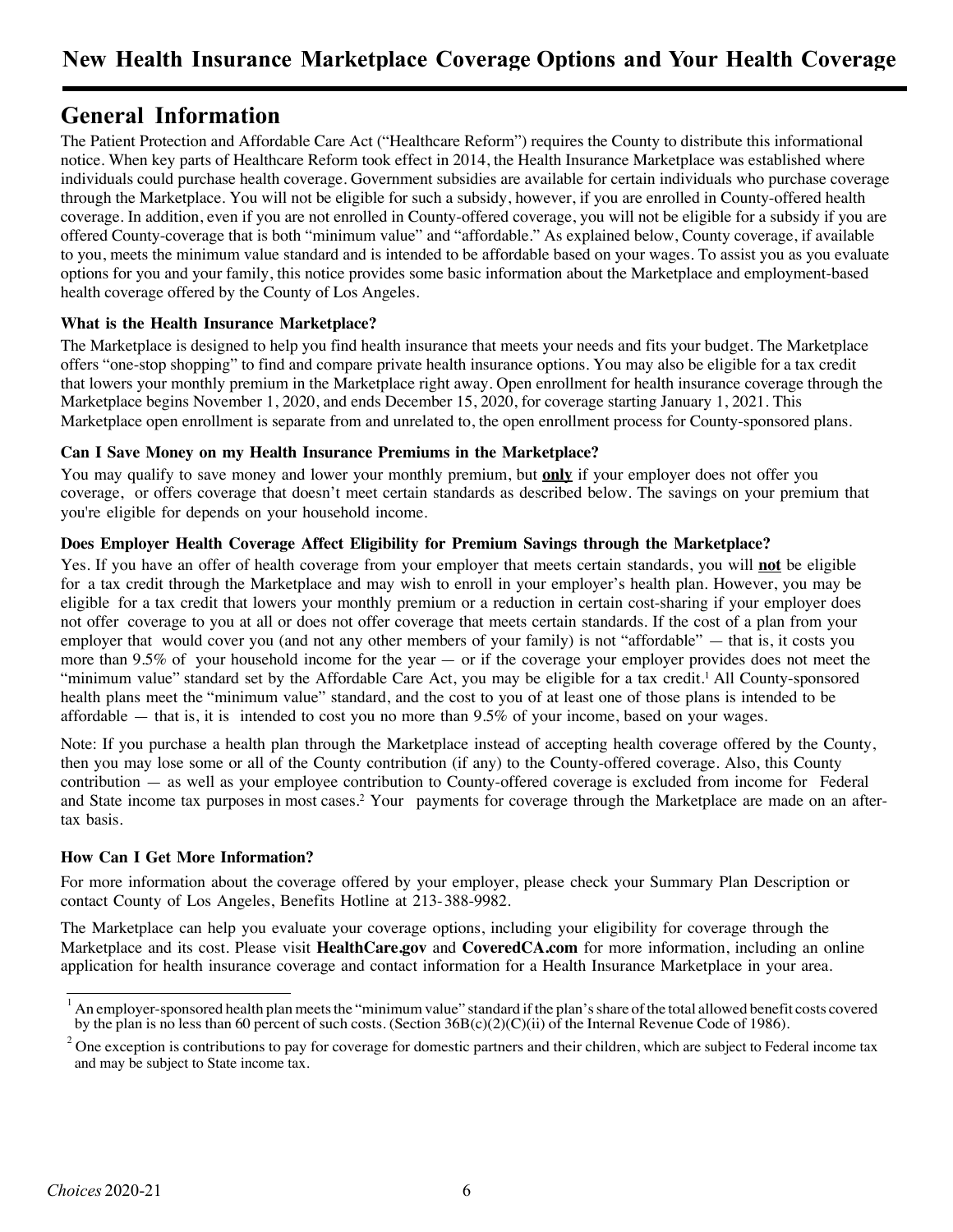# **Information About Health Coverage Offered by Your Employer**

This section contains information about any health coverage offered by your employer. If you decide to complete an application for coverage in the Marketplace, you will be asked to provide this information.

| <b>Employer Identification Number (EIN)</b><br>95-6000927W                                                                                  |                                                                          |  |  |  |
|---------------------------------------------------------------------------------------------------------------------------------------------|--------------------------------------------------------------------------|--|--|--|
|                                                                                                                                             |                                                                          |  |  |  |
| <b>State</b><br><b>CA</b>                                                                                                                   | <b>Zip Code</b><br>90010                                                 |  |  |  |
| Los Angeles<br>Who can we contact about employee health coverage at this job?<br>Department of Human Resources - Employee Benefits Division |                                                                          |  |  |  |
| <b>Email address</b>                                                                                                                        |                                                                          |  |  |  |
|                                                                                                                                             | <b>Employer Phone Number</b><br>213-388-9982<br>ebenefit@hr.lacounty.gov |  |  |  |

### **Here is some basic information about health coverage offered by this employer:**

### $\Box$  As your employer, we offer a health plan to:

- ¨**All employees.**
- S **Some employees. Eligible employees are:**
	- All full-time permanent, temporary, and qualifying part-time employees.

### ¨ **With respect to dependents:**

### S**Wedooffer coverage.Eligibledependentsare:**

Spouse, children, domestic partner, domestic partner's children.

## ¨ **We do not offer coverage.**

### $\boxtimes$  If checked, this coverage meets the "minimum value" standard, and the cost of this coverage to you **is intended to be affordable, based on employee wages.**

Even if your employer intends your coverage to be affordable, you may still be eligible for a premium *discount through the Marketplace. The Marketplace will use your household income, along with other factors,* to determine whether you may be eligible for a premium discount. If, for example, your wages vary from week to week (perhaps you are an hourly employee or you work on a commission basis), if you are newly *employed mid-year, or if you have other income losses, you may still qualify for a premium discount.*

If you decide to shop for coverage in the Marketplace, **HealthCare.gov** will guide you through the process. Covered California is California's health insurance exchange. Visit **CoveredCA.com** for more information.

# **Women's Health and Cancer Rights Act of 1998 Notice**

As required by the Women's Health and Cancer Rights Act of 1998 (WHCRA), each medical plan provides coverage for the following breast reconstruction procedures in connection with mastectomies:

- All stages of reconstruction of the breast on which the mastectomy was performed;
- Surgery and reconstruction of the other breast to produce a symmetrical appearance; and
- Prostheses and treatment of physical complications at all stages of the mastectomy, including lymphedemas.

Coverage is provided in a manner determined in consultation with the attending physician and the patient. The deductible and the copayment requirements that apply to other covered services also apply to these postmastectomy reconstructive and treatment services. Therefore, deductibles and coinsurance apply. If you would like more information on WHCRA benefits, call your medical plan.